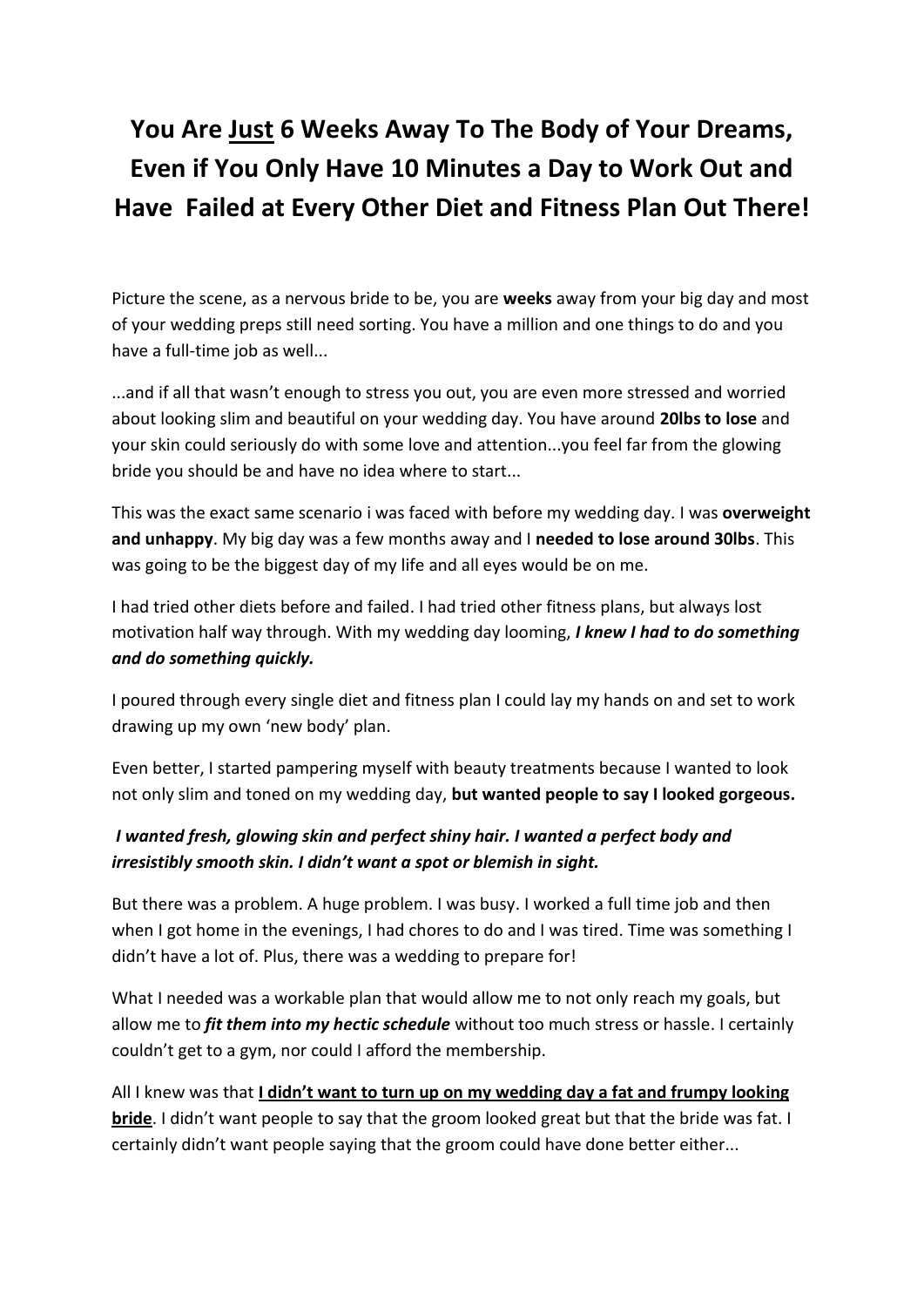Let's face it, looking good is something we all want and desire for ourselves because being slim makes us feel attractive to the opposite sex and gives us a huge confidence boost. But looking good should also be about feeling good from the inside...literally.

An unhealthy lifestyle can play havoc with your body and your looks. In fact, I would go as far as to say that...

# **...Your Unhealthy Lifestyle is Probably Going to Kill You!**

Yes! It's true! Our unhealthy lifestyles are causing commotion with our health and wellbeing.

Did you know that 40% of adults in the USA are classified as obese? Did you also know that our lazy lifestyles and fast food habits mean that **as a nation we are on average, two sizes larger than we were 50 years ago?** 

Did you also know that *heart disease and diabetes has become endemic in recent years*, with the problem firmly rooted in our very unhealthy lifestyles?

#### **It's a sad fact that in the third world, people die from a lack of food, while in the West, people die because they eat too much of it.**

Unfortunately, our kids are suffering as a result of our poor eating habits and sedentary lives, and childhood obesity means that **the next generation of kids will probably die before their parents** because of their poor lifestyles. And who's to blame? We are.

Our busy lives and reluctance to get out and workout has really made it easy to eat and live unhealthily.

So, right now, you are probably wondering...

# **How Can I Change My Body Without Disrupting my Life?**

Like millions of other women out there, **you are busy**. In fact, some would say you are a super-woman. You go out to work, you have a house to run, you have food to cook**, you have a family to take care of** and your children need you to help them with their homework and take them to after school clubs.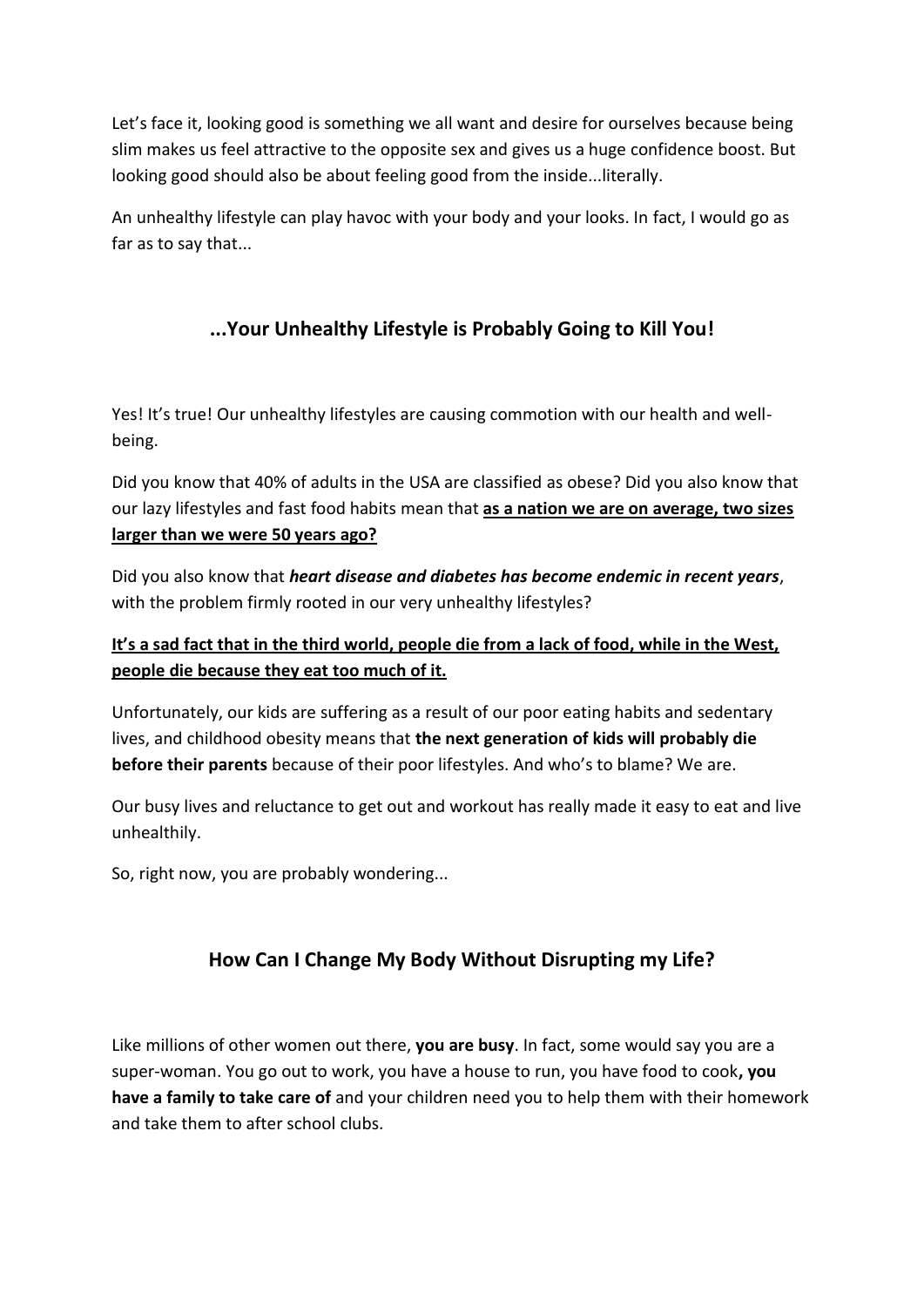That's a lot to fit into a busy day. You have a stack of laundry and ironing to do, and a report that needs handing in first thing in the morning. You have ten minutes or so in the morning to get out of the door and you throw your clothes on, grab a latte and a donut and head off to work after doing the school run.

All these hours in the day and *not enough time to do everything you need to*. Your diary is packed and you hit the sack every night shattered. Your well-meaning **intentions of healthy eating and working out go straight out of the window.**

Your family eats one thing, and **you simply do not have the time to cook yourself something else** which is healthy. As for that 20 minute run you were planning in the afternoon? Forget it. You still have dinner to prepare and a lot of laundry to take care of. What a day!

You *never* take a bath anymore, it's a three minute shower. You can't remember the last time you had your legs waxed and your hair needs some serious TLC.

Your **skin is looking dull and rough**. Last night's makeup didn't come off – you slept in it. Little surprise then you woke up with panda eyes and a few spots this morning.

Your *skin is seriously scalier than that of a pet lizard's*. Your cellulite looks more like cotton balls squashed in a small bag. Those pesky red bumps on your butt and upper arms are getting worse and your feet? They look like they could seriously do with being filed with an industrial sander.

*Your bathroom is lined with shelves of expensive potions you have never used* and guess what? Some of the priciest stuff has had to be binned because it went off. You promise yourself you will use the new luxurious body butter you bought, but can't bear to smooth it over your hairy legs because they don't deserve them and your legs need a shave.

No, **looking good comes easy to others, but you are too busy and don't have the time**. You have an old high school reunion coming up and your best friend's wedding too. Plus, it's nearly summer time and you are going on holiday. You desperately want to look your best but have at least a stone to shift.

You're worried you are still going to look **fat and unattractive** when those events come up and you are secretly dreading going...

So why are you not doing anything about it? Let's see now, perhaps you:

- *Work all day, and are tired when you get home*
- Have no motivation to lose weight
- Don't have the time to cook healthy food
- **•** Don't have time to workout
- Are too *exhausted* to exercise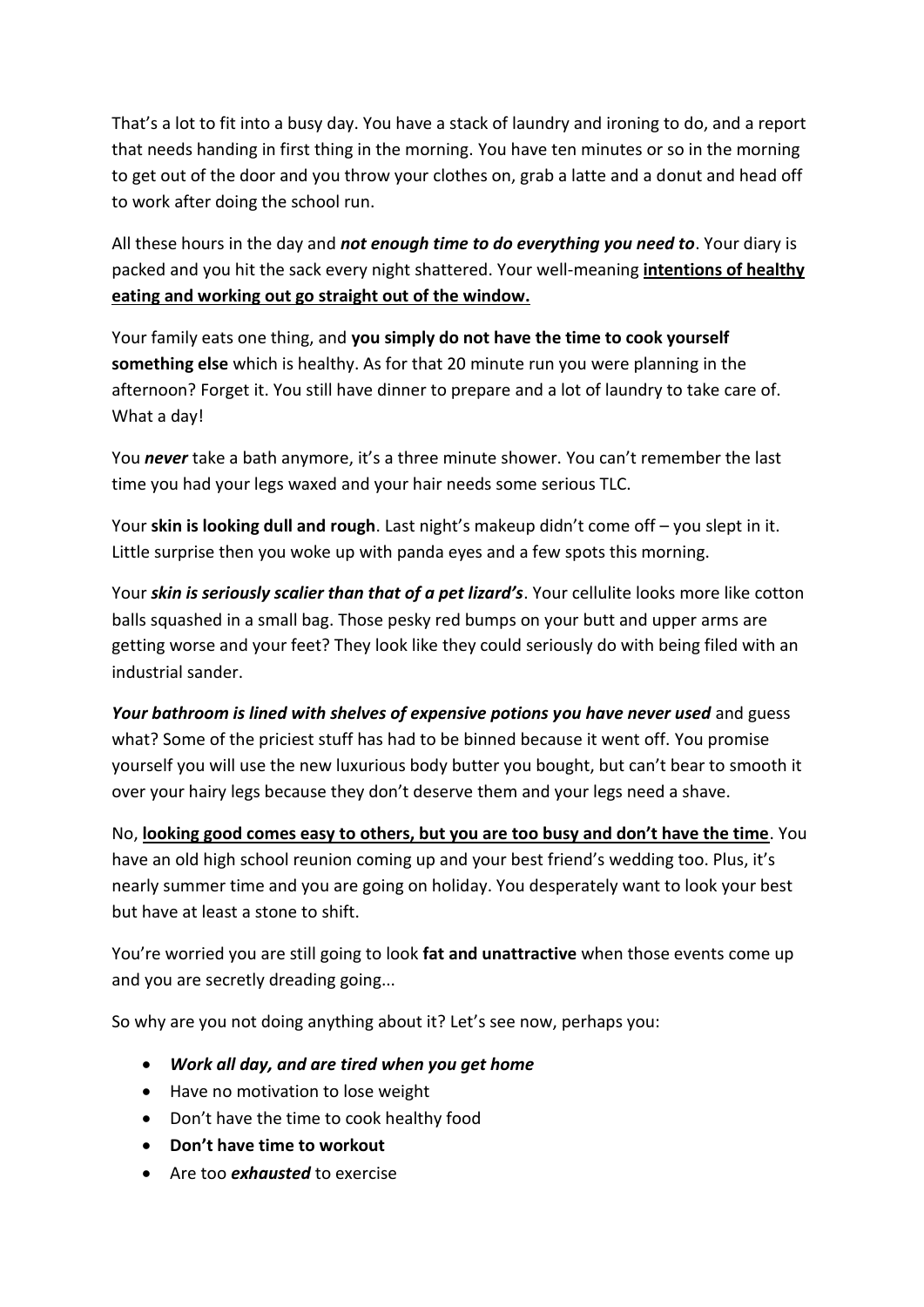- **Don't have time to pamper yourself**
- Have no beauty routine
- Have **bad skin**
- Suffer from **cellulite**
- Have rough, uneven and bumpy skin
- Have *lost your glow*
- Have dull, dry and frizzy hair
- Are starting to show *signs of ageing*
- *Have been told to lose weight by your doctor*
- Are out of breath when you climb the stairs
- Don't drink enough water
- Just *neglect yourself completely*
- Never eat enough fruit and veg
- Eat a lot of processed foods and take outs
- Have a **sedentary lifestyle**
- You skip meals in an attempt to lose weight
- Eat to the point you are stuffed

If **any** of these apply to you, then you need to **listen carefully** to what I am about to tell you – because what I am about to reveal to you is going to blow you away...

## **The Secrets to a Gorgeous Body...**

For example, did you know that you **SHOULD** be eating every 2-3 hours and that this could actually help you **BURN** fat all day long?

What if I told you that there is an exercise you can do to flatten your abdominals (even the pooch or lower belly sag you get after having kids**) in only minutes a day which you can do ANYWHERE and EVERYWHERE without ever getting down on the floor to do a single situp?**

Wouldn't you like to *bound* out of bed in the morning with tons of energy and know that you are fuelling your body with food that not only helps to *melt the fat away*, but also helps to keep you **fuller** for longer so you don't get the urge to mindlessly snack all day?

How would you like to spend *as little as 10 minutes working out* so that regardless of how tired you are, you know you have had a *great workout* which will really help boost your metabolism and start burning some calories?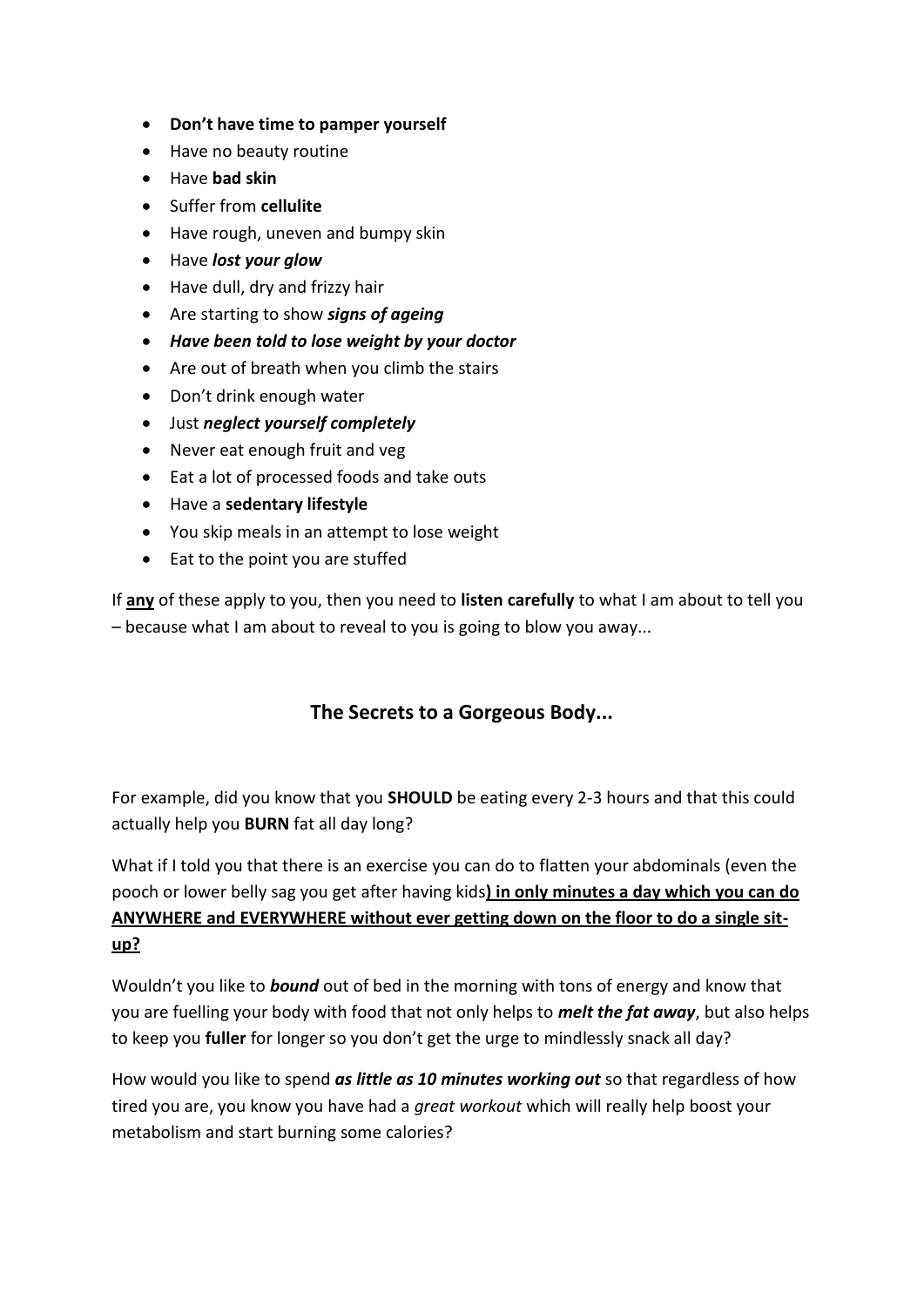What if you could **cook healthy meals for the whole family** so you didn't have to waste time cooking your own food separately?

What if you could **cook meals from scratch in less than 20 minutes?** How liberating would it feel to know you could cook something delicious in less than 10 minutes?

...And if you were in a total rush, how would you feel knowing you could *throw something healthy and wholesome together in 5 minutes and still get to work on time?* Would you be less inclined to eat out or eat junk?

What if I told you that you could *achieve gorgeous, glowing skin in only 5 minutes*? Would you be able to slot beautiful skin into your day?

What if you didn't have to spend a fortune on expensive gym membership and costly equipment. What if you could help **get fit using basic equipment that costs less than a month's membership at a gym?**

What if there were sneaky ways to get fitter faster and without spending hours on the treadmill? What if you could *get fit in as little as 10 minutes a day and start seeing real results in as little as two weeks?*

**How would you like to look in the mirror and love what you see?** What if I gave you the tools to turn yourself from slummy to yummy and shapeless to svelte in less than 6 weeks? What would this time investment be worth to you?

If I gave you the keys to take control of your own life and make a **positive and lasting change**, what do you think it could do for you?

Give you more **confidence**?

Make you more **desirable**?

Allow you the **freedom to wear gorgeous clothes**?

Help you have tons of energy and feel the **fittest** you have done in years?

How much would this information be worth to you? Knowing you are going to make a radical change in your looks and feel on top of the world afterwards, *what would you be able to do with your new found confidence?*

## **The Wedding Day Nerves That Started it all...**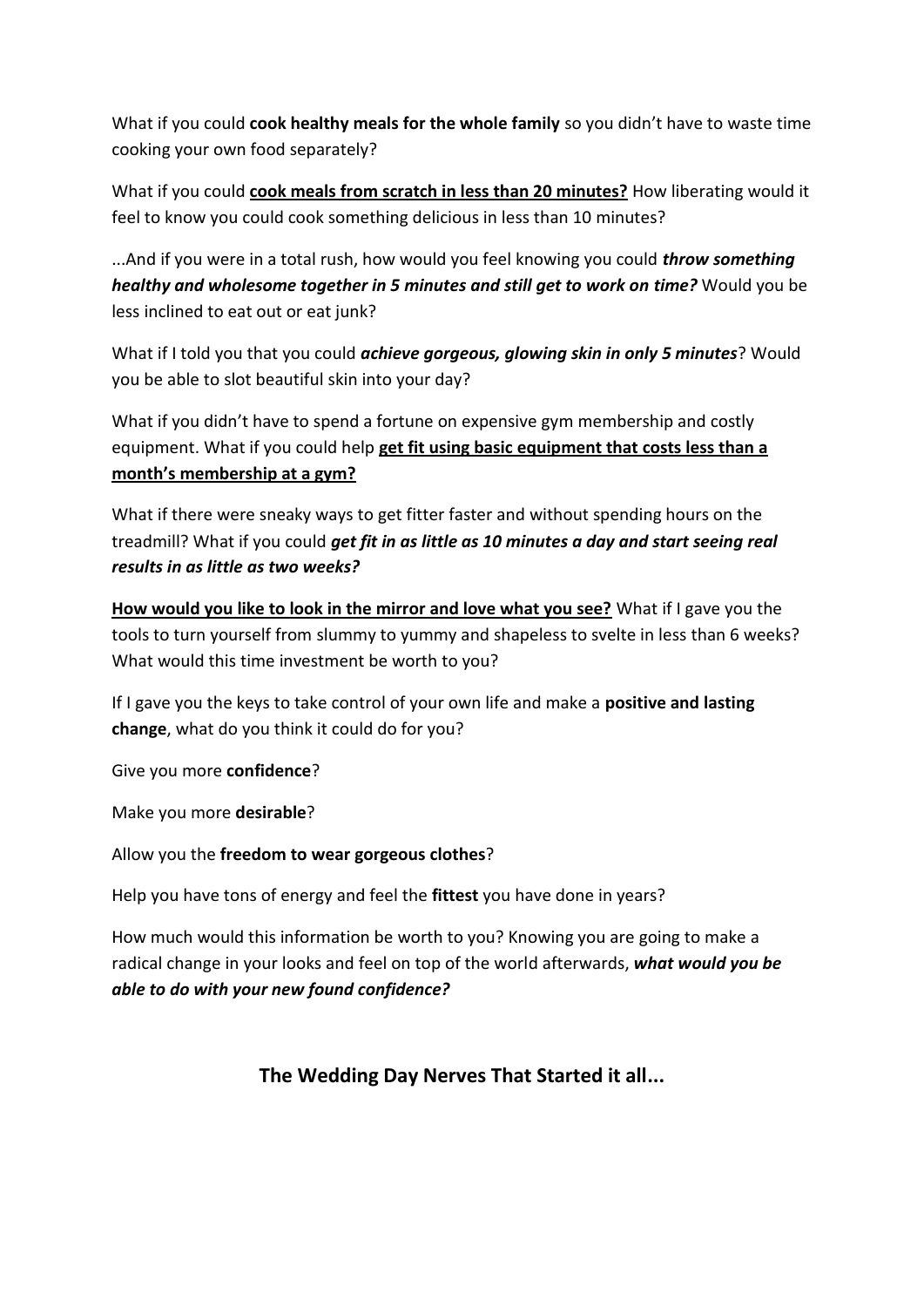Let me introduce myself. My name is Saira and when I was going to get married, the **reality of having to shift 30lbs really pushed me into overdrive**. There was only one problem though.

**I was busy**. Like millions of other women out there, I had a full time job, a family and a home that needed my time and a very stressful wedding to plan for. I also only had a few months in which to lose the weight.

My biggest problem was my tummy – *my lower belly was huge* and I truly believed nothing could shift it.

I had *tried many diets* until a friend of mine told me about a particular diet she had read about which worked very well and was easy to follow. It *transformed my life*. The recipes were **easy and delicious** and took no time at all – some of them literally took 5 minutes to throw together.

I was amazed at how the fat started to melt away. I had very little time to workout and decided that I could manage at least *10 minutes*. After two weeks of working out, I noticed a real change in the way I was looking.

I had *dropped nearly half a stone* and was starting to tighten up. This was the motivation I needed to continue with the program.

I next turned my attention to my skin and hair. Every bride wants to feel and look beautiful on her big day. Again*, I had little time, and to be honest, very little money* since I spent all mine on wedding preps!

I got some professional advice from my close friend who was a qualified beauty therapist and she showed me *easy and foolproof* ways of tweaking my beauty routine to turn it up a notch.Best of all, the products didn't cost the earth and a lot of them I made myself!

By the time my wedding came, I had **dropped a staggering 30lbs and lost 12 inches from my body.** My hair was super shiny and healthy, and my skin glowed so much I could go totally makeup free without any worry at all. I was in the best shape of my life!

Years later when I had my son, **I used the same techniques to lose 20lbs in a month**! This time, I had a baby thrown into the mix who never used to sleep all night! I managed to transform myself with relative ease.

When my second son was born, I was very ill, so used the same techniques, but slowed down my pace to help me recover *and lost 23lbs in 7 weeks*.

Yes, it **CAN** be done and is easy to do, even if you are very busy. *Simple techniques* to get you in the best shape of your life and help you look and stay looking beautiful? What could be simpler than that?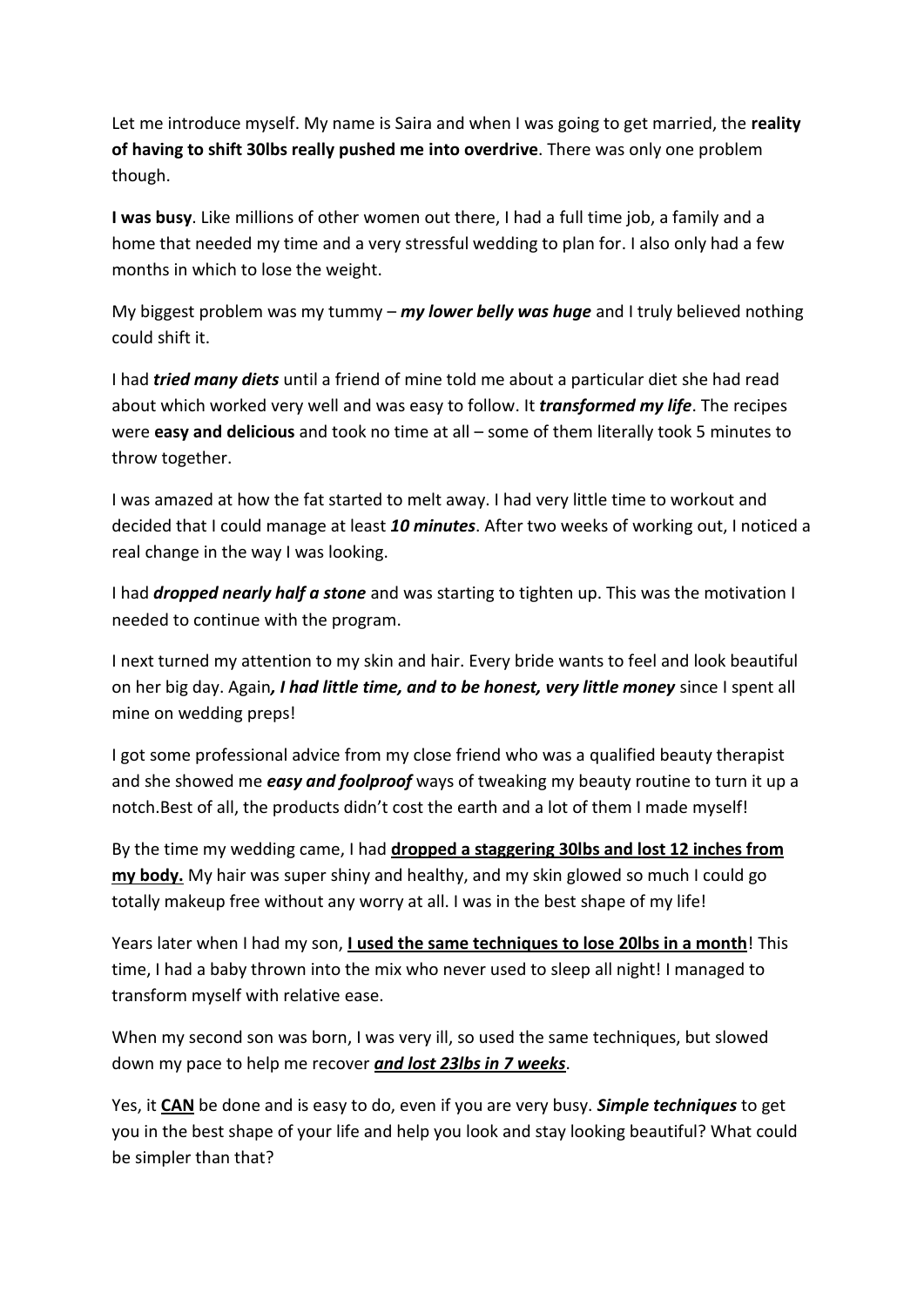## **But I Don't Have Time to Get Fit!**

Put it this way, you could go to the gym, but let's be honest, **gym memberships are costly and require a lot of time.**

If you only *have 20 minutes at best to work out,* think of the time it will cost to get to the gym, get dressed do your workout (you may even have to wait ages to get on a particular machine) and then get home.

Let's face it – **you can't do that** in a limited amount of time, no matter how well organized you are!

You could hire someone to cook for you, like many of these new diet food companies which have come out. But, **unless you can afford it**, you are looking at a **very expensive way to lose weight** – even more expensive than going to the gym.

You could go it alone, but **90% of women who try, fail because they are unsure what to do and how to do it** and so end up losing their enthusiasm part way through.

You could buy gym equipment for the home – it's a great idea, but again, it's expensive and takes a lot of space in your home.

You could join the weight loss groups in your area – but again, it's the *inconvenience of attending meetings and then there is the cost.* It all adds up.

You could buy a fitness video, but they rarely offer you dietary advice, the **workouts are usually quite long** and you can get **bored** of them.

You could go to a salon to sort your skin and hair out. But, think of the **expense of salon treatments**, as well as the time it takes to go and it's enough to make you cringe.

Wouldn't it be easier if there was a way to look after your food, fitness and your looks in just minutes a day and with *minimal effort, cost or fuss*?

For **the price of one month's gym membership, I can show you which items are essential to get you fit and healthy.** 

For the **price of one beauty treatment, I can show you which products you need and can make to get the same results at home.** 

Think of how much you could *save* over the course of a year! And that's not all. The techniques you will learn will help you to not only transform your life, but transform the way you think about looking after yourself. It will become a *pleasure* and not a chore.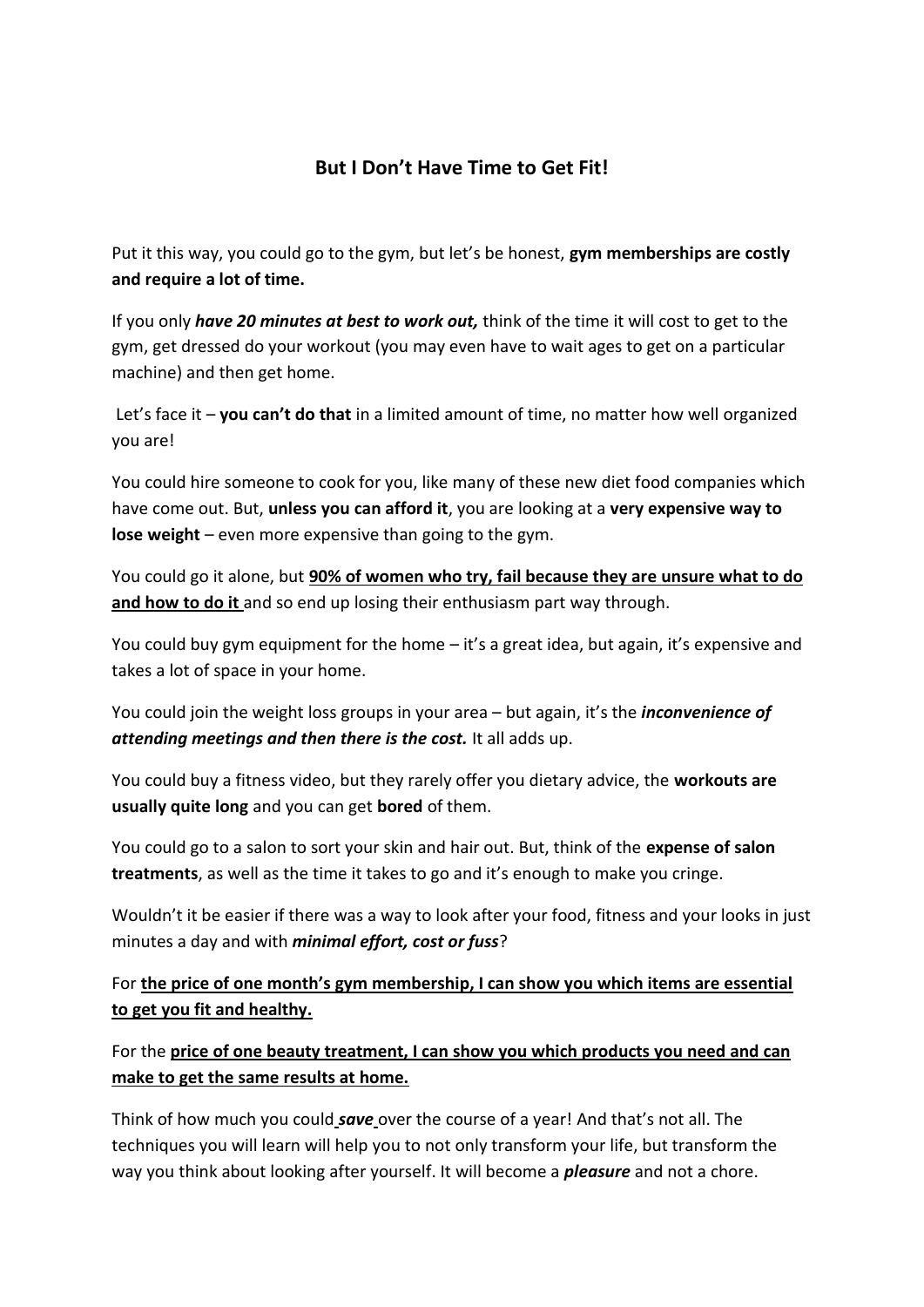You will have the tools and the knowledge you need to get slim and gorgeous, and more importantly, to **STAY THAT WAY!**

# **Introducing the '6 Week Body and Beauty Bootcamp'**

The 6 Week Body and Beauty Bootcamp was designed for women who want to not only lose weight, but look gorgeous too. It's the **complete guide to looking amazing in only 6 short weeks** and will help you lose **at least 20lbs**, if not more.

Let's face it. Who doesn't want to be beautiful? Who doesn't want to be slim and sexy?

You may want to be slim and attractive, but you are also busy and you want something that will:

- Let you *workout in only 10 minutes a day*, making it ideal for super busy women like you!
- Radically *change your eating habits to melt the fat* off your body
- Enable you to make delicious meals in **less** than half an hour
- Get you from drab to fab in less than 6 weeks
- Is the perfect antidote to an **upcoming event** where you want to look and feel your best
- From **dull to glowing** in only minutes a day
- Teach you sneaky ways to work smarter and not harder
- Show you easy ways to *make your own products and save yourself a fortune*
- Provide you with *delicious and easy to cook meals* suitable for the whole family
- Give you practical advice when eating out and help you make *sensible food choices*

And much, much more. And the best part? You can achieve all this without spending a fortune or wasting hours of your precious time...

...With the 6 Week Body and Beauty Bootcamp, you will have all the information you need to **lose weight and look gorgeous in just 6 short weeks.** 

Think about it – what is 6 weeks out of your entire life? It's nothing! It's especially nothing when you consider the fact that the time investment needed is just a mere 10 minutes a day to sculpt your body into a *perfectly toned powerhouse*!

Wouldn't you want a great body which oozes with sex appeal?

So, what are you going to learn in the 6 Week Body and Beauty Bootcamp?

**Drop fat quickly and easily** – at least 20lbs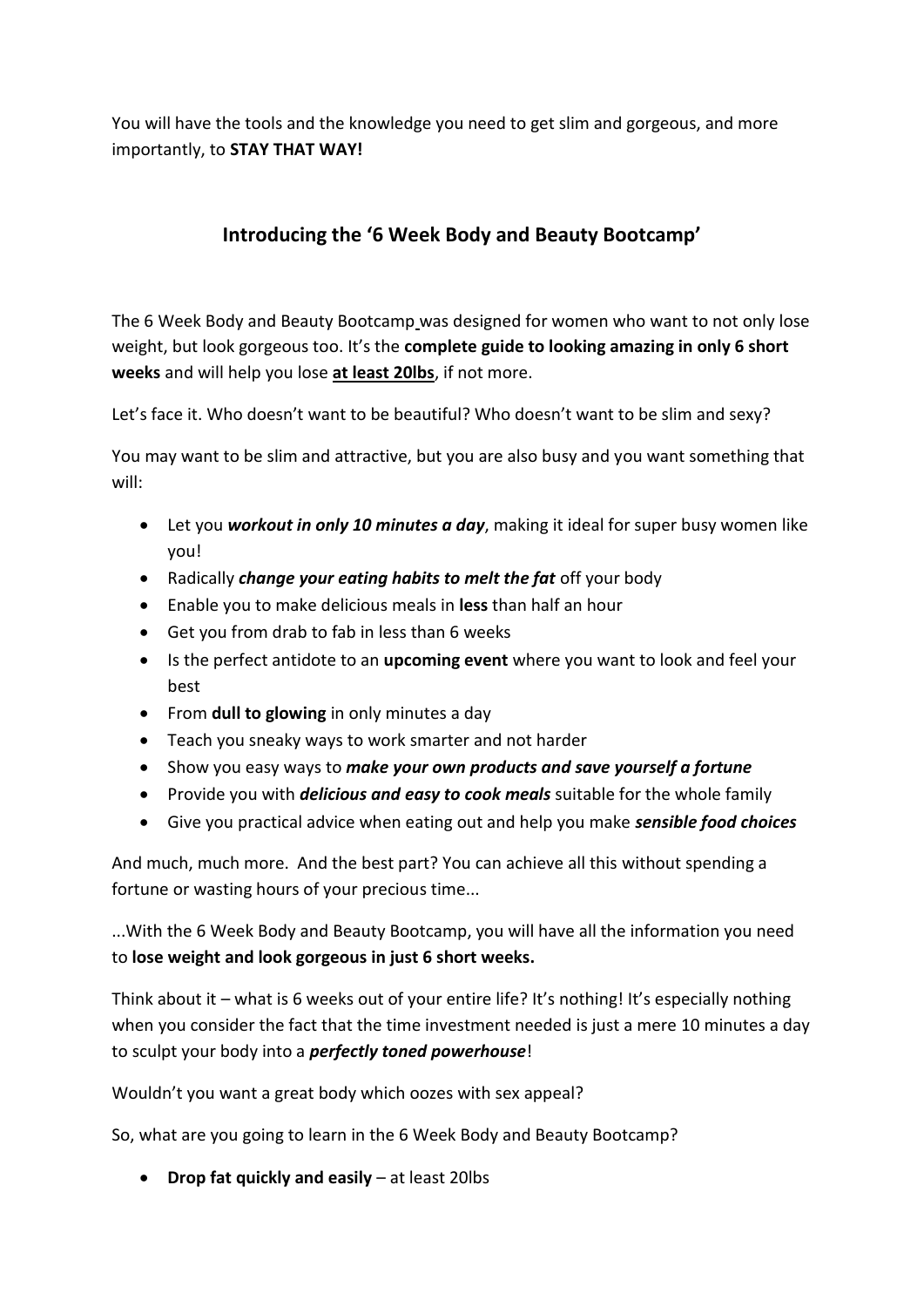- Lose the lower belly
- Tighten and tone your muscles in only minutes a day
- Delicious recipes which take **little time** or effort
- Complete beauty routine to achieve flawless, smooth and radiant skin
- Get gorgeous bouncy hair
- Plans to suit very busy people and those with a bit more time
- Beauty products that are **purse friendly**
- Quick makeup tips like that of a pro
- Save money by making beauty products
- **Secret tips** on getting fitter faster
- Be **sexy and desirable** in just 6 weeks
- No need for expensive gym equipment

These things aside, just think of the benefits of what you could learn using this system:

- Whole body approach so you deal with not only your diet and fitness, but also your *major beauty concerns* as well to transform you from head to toe
- *Workouts take as little as 10 minutes* so you can slot it into your day, no matter how busy you are!
- Workouts get progressively harder so that your body is constantly challenged this trick alone will boost your fat melting potential into overdrive and avoid the plateau effect which happens when you do the same exercises repeatedly
- The workouts are simple there are **no complicated moves to learn**, so even a novice could do them!
- You only need basic equipment which costs less than a month's membership at the gym, saving you valuable money
- Bootcamp style workouts get your heart rate up and keep it up...burning calories even **when you rest** so you lose more weight!
- One secret exercise which literally takes 1 minute to boost your metabolism and keep it fired up – when your metabolism shoots up, your **burn more fat quickly** and lose weight faster
- Two secret techniques to flatten your tummy without crunches and without really trying! One of them is so effective it will **banish your lower belly bulge** in a matter of weeks and you can do this exercise anywhere and anytime!
- Daily progress charts help to monitor your progress and keep you motivated as well as on track
- Spirit raiser section which contains super tips to keep your energy and enthusiasm high when you feel yourself flagging...it's the ideal way to stay on course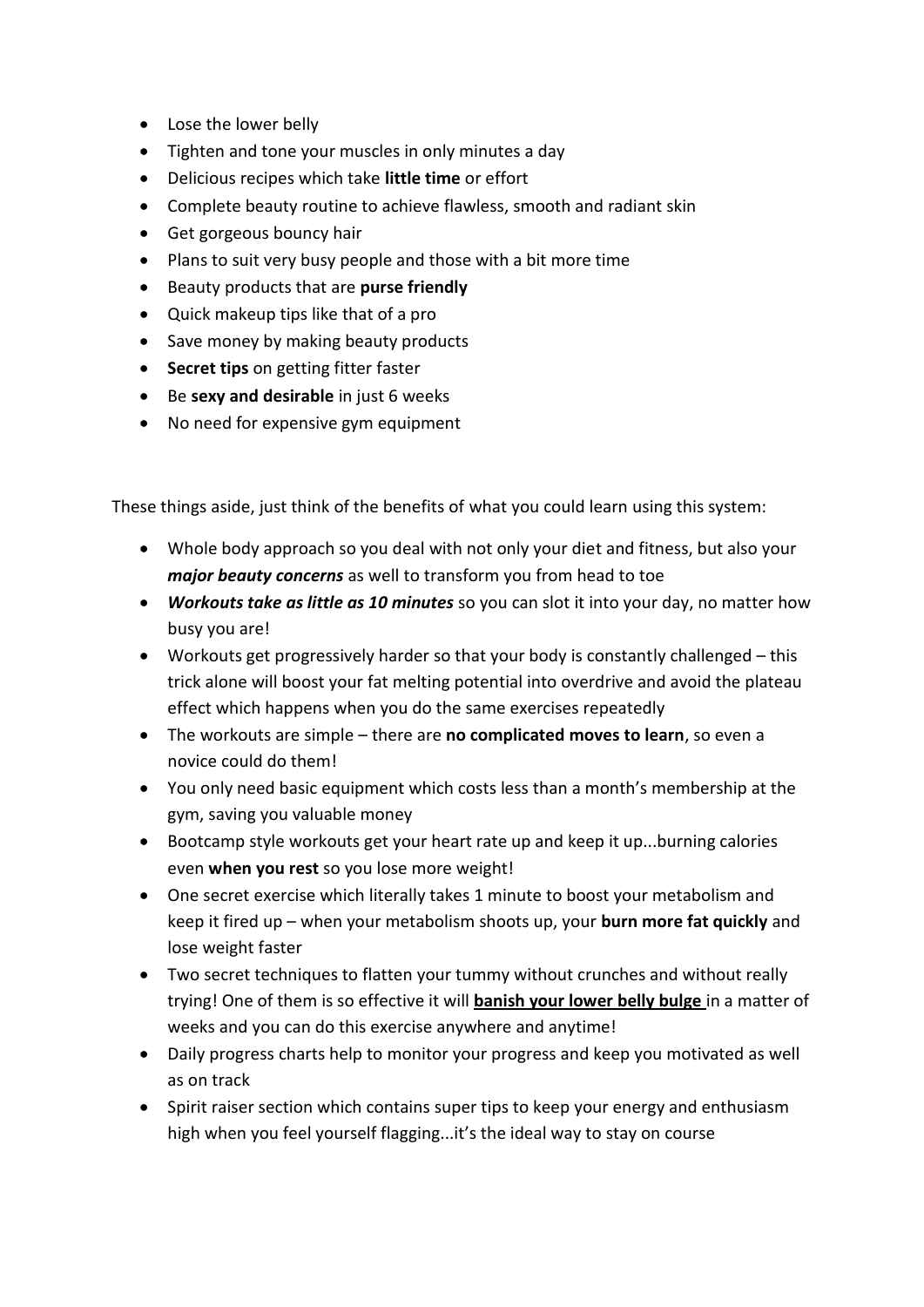- *Diet cheat sheet* which tells you how to eat out and eat healthier alternatives to the foods you already love and enjoy, to keep you sane and help you shed the pounds
- Simple diet recipes which take less than 30 minutes to cook and are delicious, easy and healthy. *No complicated cooking* required to save you time and prevent you eating out
- 5 minute meals which work to keep your diet on track no matter how busy you are
- Cooking alternatives give you *healthy suggestions* when you have no time to cook and prevent you reaching for the biscuit tin
- **Hunger-friendly meals which keep you feeling full** so you are less likely to snack on unhealthy things
- 3 meals and 3 snacks plan helps keep your hunger under control and keeps your metabolism going so you **lose weight quickly and easily**, and without really trying!
- One simple trick to help you eat less and keep your calories intake down, all while filling you up! No more snacking!
- **No calories counting or weighing portions** so dieting is stress free and easy no more excuses not to eat well
- Easy tricks to control your portion size so that you always eat less and keep your weight controlled forever. You will never, ever eat too much again!
- Simple teas which **boost your metabolism** and are good for the skin to help you burn fat and get a gorgeous complexion
- No-prep recipes which are ideal to throw together when you are especially busy
- Booster plan to help you shed **even more fat** up to 14lbs in 14 days! Ideal when you have a very special event coming up and you have a lot to lose!
- Super foods to help cheat aging and bad skin so your skin looks fantastic
- *Fat burner foods* which help your body to naturally burn fat and shed more weight quickly
- Simple tips to burn more calories and lose more weight by helping you to keep full as well as lower your calorie intake!
- Super simple diet rules which will work no matter where you are so there is no excuse for you to fall into bad eating habits again
- Superfast tips to get your *skin looking gorgeous in a weekend* and is ideal before a special event to ensure you look your best
- Super skin plan to help you get *flawless skin* without blemishes and spots and help control acne
- *Anti-ageing secrets* to ensure you look younger and feel great!
- Hair problem solvers which will help you get shiny, bouncy and problem free hair, and all without spending a fortune on products
- **•** Body blitz plan will **quickly and easily transform even the scaliest, roughest skin into peachy soft and luscious skin** that is irresistibly smooth and soft to the touch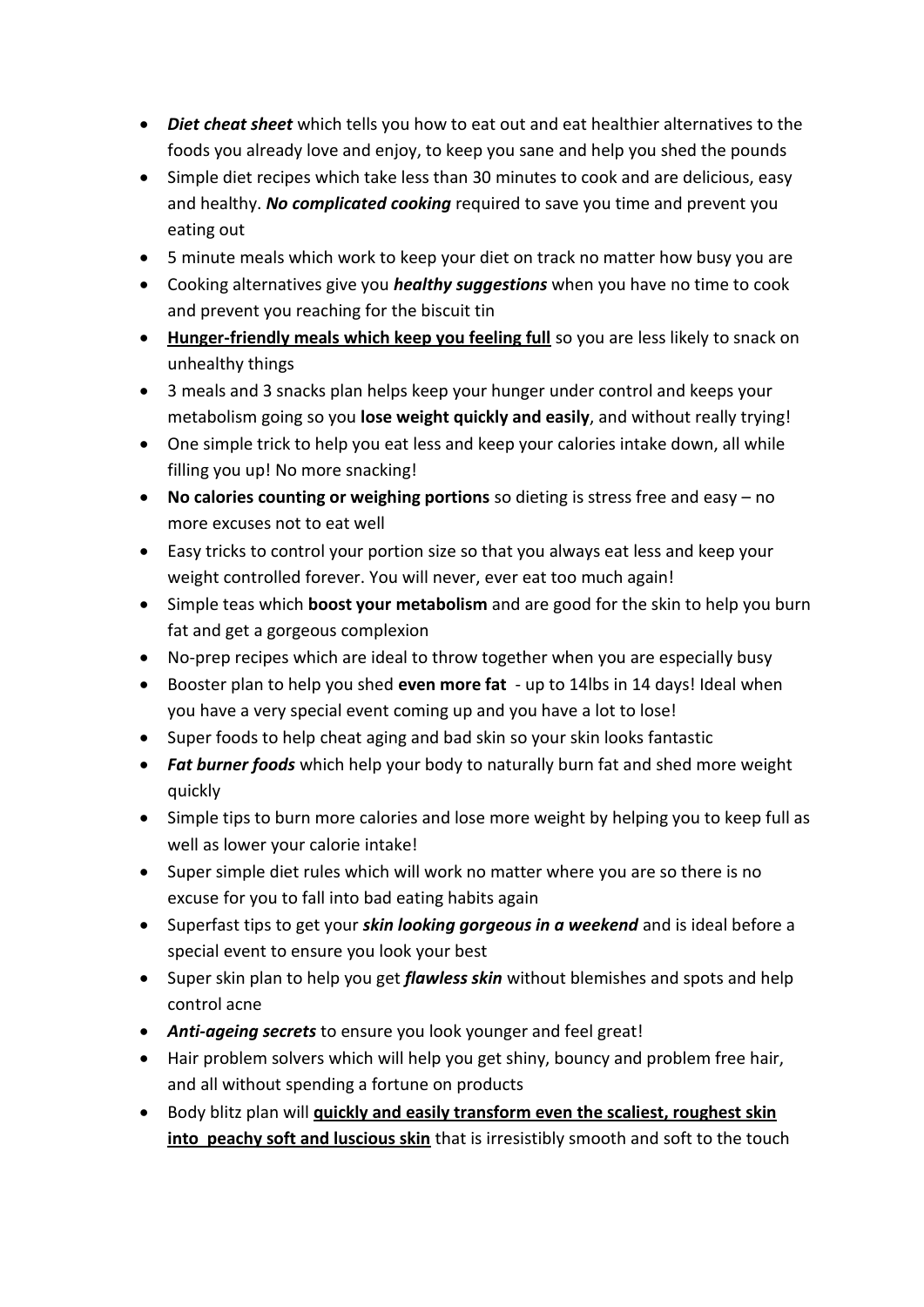- Beauty SOS section to help you deal with beauty disasters without spending a fortune on specialist products or having to go to the salon
- **The 5 minute power facial** which will whip your drab and dreary skin into soft and fabulous ready for any party...and all in just five minutes!
- **Spa facial secrets** so you can get beautiful skin and you will never have to waste money on expensive salon treatments ever again
- Daily 3 minute routine which will keep your skin looking beautiful no matter how busy you are
- The **five minute face** makeup tips to get your face ready to face the day in only 5 minutes – ideal when you are late for work and gives you a polished and professional look without looking too done!
- **10 minute body facial** to help you achieve ultra flawless and smooth skin on your body and ideal before a party or when you are really pushed for time
- The must have products which will transform your beauty routine and give you **beautiful skin without spending a fortune**
- Learn how to create your own beauty preps using natural ingredients that can be found at home and will save a lot of money
- Learn which foods play havoc with your skin and your waistline and eliminate them to prevent **inflammation, bad skin and ageing**
- Get rid of cellulite without spending a fortune on expensive lotions and potions
- **30 minute emergency party plan** gets you party ready when you are short on time and need to look fabulous in double quick time
- 5 key face products you should never be without to guarantee you will always have good skin and avoid a cluttered bathroom
- 3 key body products the **only** products you will ever need to look fantastic and will keep your bathroom neat and tidy
- 3 key hair products which will keep your hair looking bouncy and shiny and save you time and money
- The **one key product** to give your skin an **amazing glow** and keep it clear... and costs practically nothing
- Make up tips to help you avoid panda eyes and other disasters so you always look your best no matter what
- Detailed **6 week get gorgeous plan** which puts everything in this guide in a clear and easy to follow plan so it eliminates guesswork and helps you achieve your goals without any confusion or worry as to how you are going to do it
- Product resources section which tell you the best places on the net to get products from so you never pay full price for anything ever again.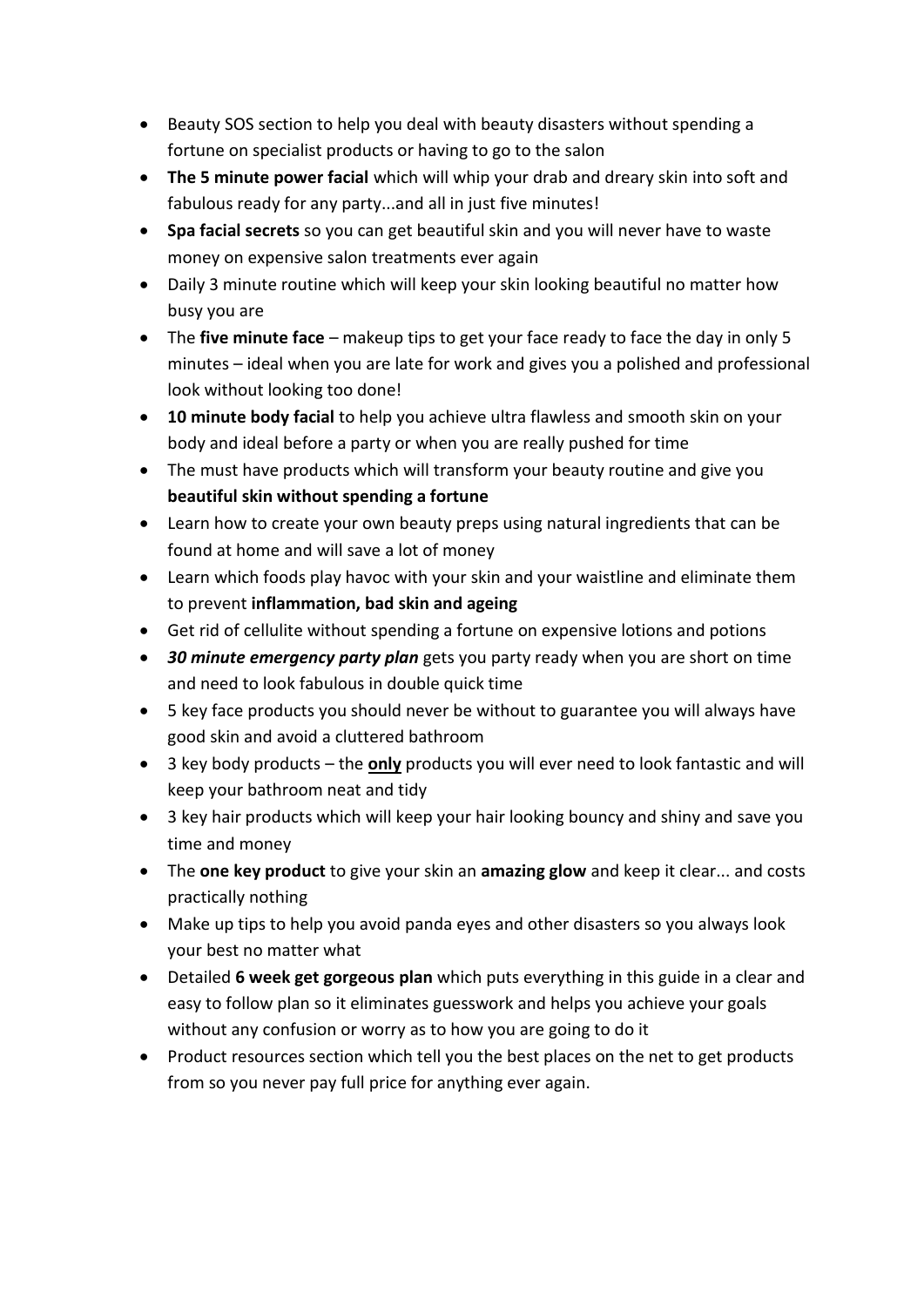Who wouldn't want to have all of the above? With the 6 week Body and Beauty Bootcamp, we make it easy for you to **get the body of your dreams in as little time as possible**.

# **How Do I Know This Program Is Right For Me?**

The 6 Week Body and Beauty Bootcamp is perfect for anyone who:

- wants a *complete plan of action* and doesn't know how or where to start
- For those who have tried diets in the past and *failed*
- For those with a special event coming up or who want to **transform** themselves quickly and easily
- For those people who really are **short on time and money**
- **For busy mothers** who want to re-invent themselves
- For anyone who wants to **look and feel beautiful** and wants a complete solution to their needs

## **The 6 Week Body and Beauty Bootcamp is Not Just Another Diet Plan**

If you think that the 6 week body and beauty bootcamp is like other diet plans out there, think again.

#### It is the **only weight loss guide which gives extensive beauty information with a complete lowdown on the best products to use...**

...and it is specifically designed for very busy people who struggle to find the time to workout.

In short, we are offering you a complete blueprint to change your life for the better and we also give you tips and advice on maintaining your new body and keeping the weight off.

There has never been a better time to try the bootcamp plan, and we promise you won't regret it!

# **I Can't Wait to Start My Very Own Gorgeous Body Plan – Let Me Have It, NOW!!**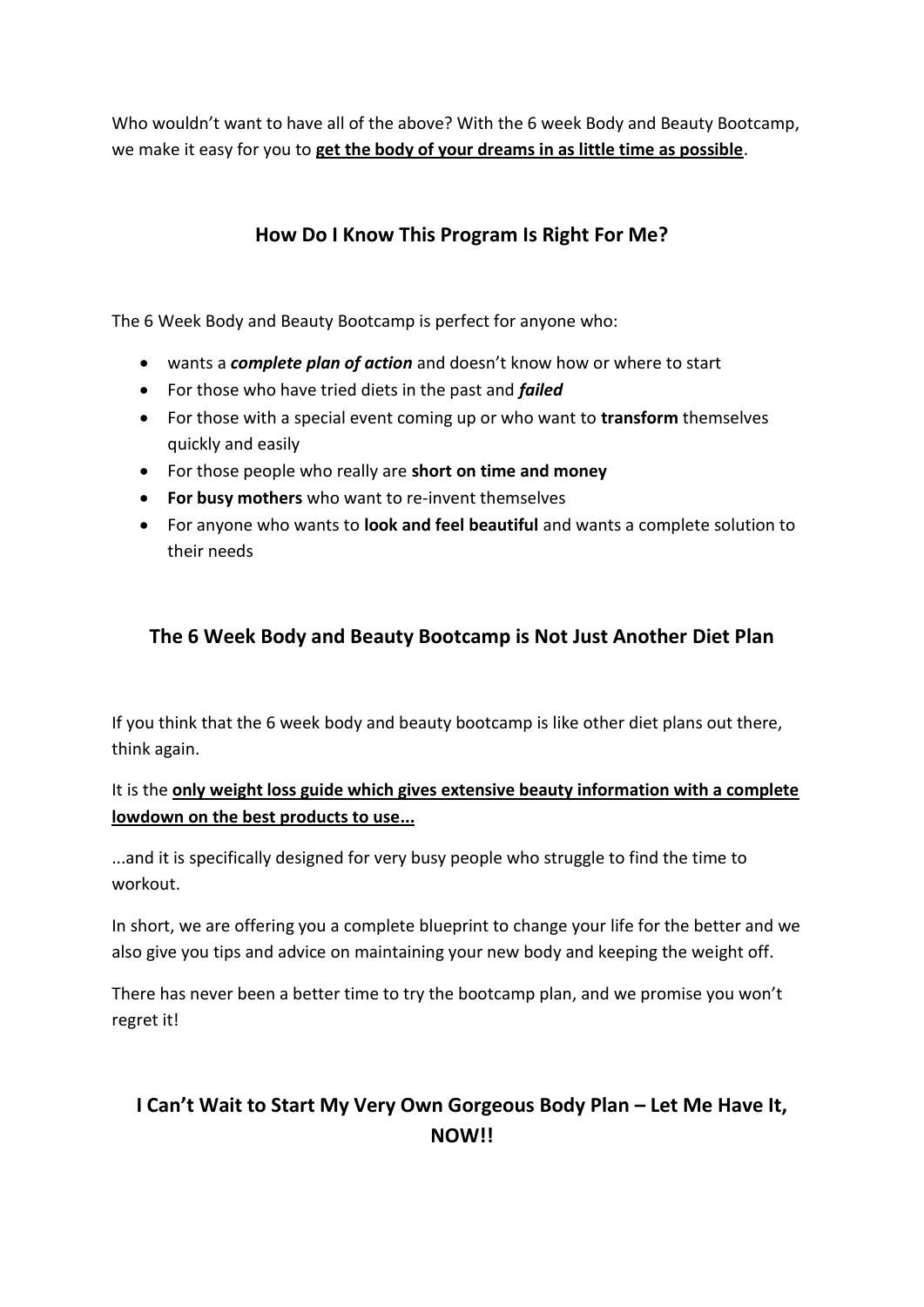You can get your own gorgeous body just minutes from now...The 6 week body and beauty bootcamp is available to instantly download for the small investment of just £19.99.

Over 120 pages of power-packed information which will blow you away!

Order today and we will throw in the following three bonuses:

- **Report on homemade beauty products** learn how to make just about everything from scratch with good quality ingredients, most of which you can find around your home! Over 30 recipes of every type of beauty product you can think of, including spa-strength recipes from world-renowned spas to ensure you really do emerge from your bathroom a beautiful swan! No need to spend a fortune, treat yourself from the comfort of your own home!
- **Product and resource guide of all recommended products and where to buy them from** – never be without your favourite products again, and never, ever pay full price for anything ever again either!
- **A-lister beauty secrets of the stars** learn what makes the stars beautiful! In this special report, you will learn the beauty secrets of the stars which help people like supermodels and A list celebs look and feel their best. Well, if it's good enough for them...

**All this for just £19.99**! That's a small price to pay for a perfect body from head to toe! And remember, this program was specifically designed for those who are tight on time and still want to look beautiful.

You can get started quickly and easily without:

- Going to the gym which is **costly**
- Paying diet club memberships
- Paying **a diet club** for meals
- **•** Buying **expensive** home gym equipment
- Buying just a workout DVD
- Buying other workout guides which **don't include** the beauty aspect
- **Spa-style treatments** which are cheaper than a spa

#### **90 Day Money 'Use it and Lose it' Guarantee**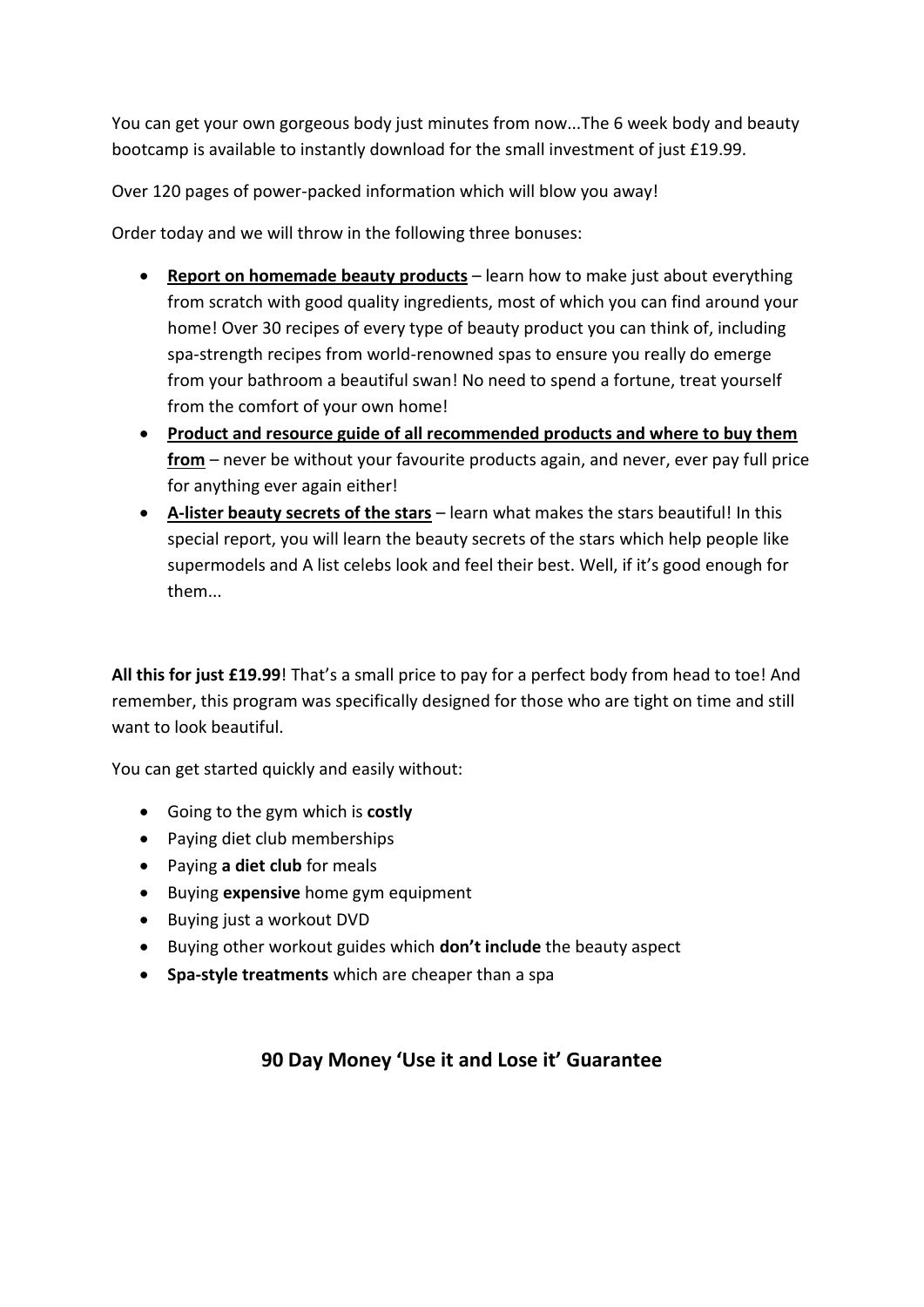We want you to have the best body you have ever had, and we want you to look and feel amazing! So we are giving you the program to try for **three months with no risk to you at all!**

Try the 6 week body and beauty bootcamp program in the comfort of your own home. We are giving you a full 90 days to try it, and **if you don't agree that it's the best thing you have ever done for your body; if you don't lose weight and you don't look and feel more beautiful than you have ever done in your life, simply ask for a refund, no questions asked!**

## **Imagine What 6 Short Weeks Could Do For You...**

In only 6 weeks, you can lose weight and look fantastic. Not only will you get fit and healthy, but you will be *reducing your risk of health problems such as heart disease and diabetes...*

...You will have glowing, beautiful skin and have an inner glow as well – who doesn't feel happiest when they look and feel their best?

For the first time, you can wear what you want and be more confident and comfortable in your own skin...

...Imagine being the center of attention and *feeling sexy and more attractive* to others...it will send your self-esteem through the roof!

Imagine waking up and **loving** what you see in the mirror? Imagine dressing how you want and wearing the best clothes because you can and **DO** look good in them!

Or, you can just keep going as you are *and stay fat and frumpy* and hide yourself with baggy, shapeless clothes because you are too embarrassed to wear anything nice.

Imagine not doing anything and watching the world go by regretting the parties you missed out on and *feeling heartbroken over the relationships you missed out on,* simply because you were too hung up on the way you looked and didn't feel attractive and desirable to others.

You can do nothing and lose out on meaningful and loving relationships while *you watch your friends have everything they want because they are gorgeous, slim and confident –* which man wouldn't find someone like that irresistible?

You can spend your whole life hating what you see in the mirror and **avoid socializing** or taking risks in your job or promotion because you feel as if you are not slim and don't fit into the '*image' of a successful person*.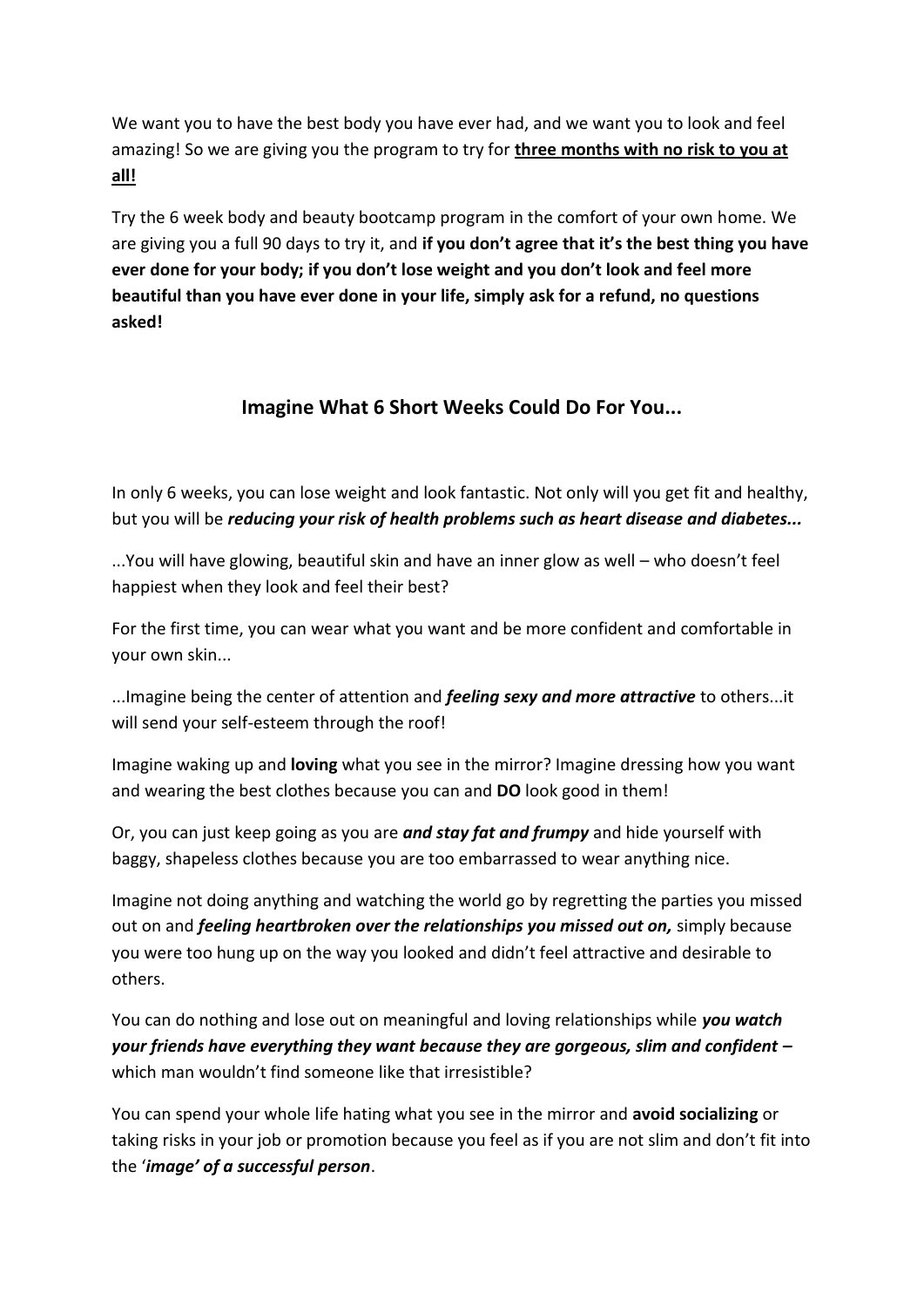Is this really what you want for yourself?

Do you really want to put yourself at risk of **potentially dangerous conditions** such as **diabetes** and **heart disease** as well as back pain and joint pain because of your weight?

You can do nothing and sit on the sidelines, feeling *shattered and exhausted* and too out of breath to run around after your kids and play with them because you don't have the energy.

What exactly do you value in your life? The choice is yours. You can either waste your life away wishing you could be more attractive and more healthy, or you can **stop wishing and start being the attractive, fit and healthy person you yearn to be right now** by ordering the 6 week body and beauty bootcamp guide.

We promise you won't regret it! These people used the bootcamp guide and have never looked back:

'I was fed up of being a **slummy mummy**. At only 32 with just two children, I felt fat and ugly and thought that I was past it. I had **tried every diet going and never kept up because of the time commitment involved.** When I tried the 6 week bootcamp guide, I astounded myself – *I lost 23lbs and slimmed down so much in my tummy area* – the worst area for any new mum! I looked and felt great, and best of all, it was easy. I used to work out with my toddler who used to join in! It was fun and energising and rather than feel shattered and tired, I **had lots of energy**. The bootcamp guide has shown me my inner diva and made me **feel yummy again**!'

Mrs N Amy, 32 year old stay at home mom.

'I have **always been fat** as long as I can remember. It has never been easy for me and it's worse because I never have time to work out because I have a full time job and bring my work home with me. Over the last few years, I really let myself go and **needed to lose around 50lbs.** My diet was terrible and **my skin was even worse – it was spotty, dull and flaky in patches**. In short, I needed a miracle.

When an old school reunion came up, I needed results fast and had no idea where to start. I completed the 6 week body and beauty bootcamp guide and **lost an incredible 25lbs!** That's half of my weight gone and I am now going to repeat the whole process to get the rest of the weight off. For the first time in my life, I *feel attractive and actually take pride in my appearance.* I know I still have a lot of weight to lose, but I know I have the tools to make that happen. And the best bit? It was EASY!'

S. Fisher, 29 year old teacher.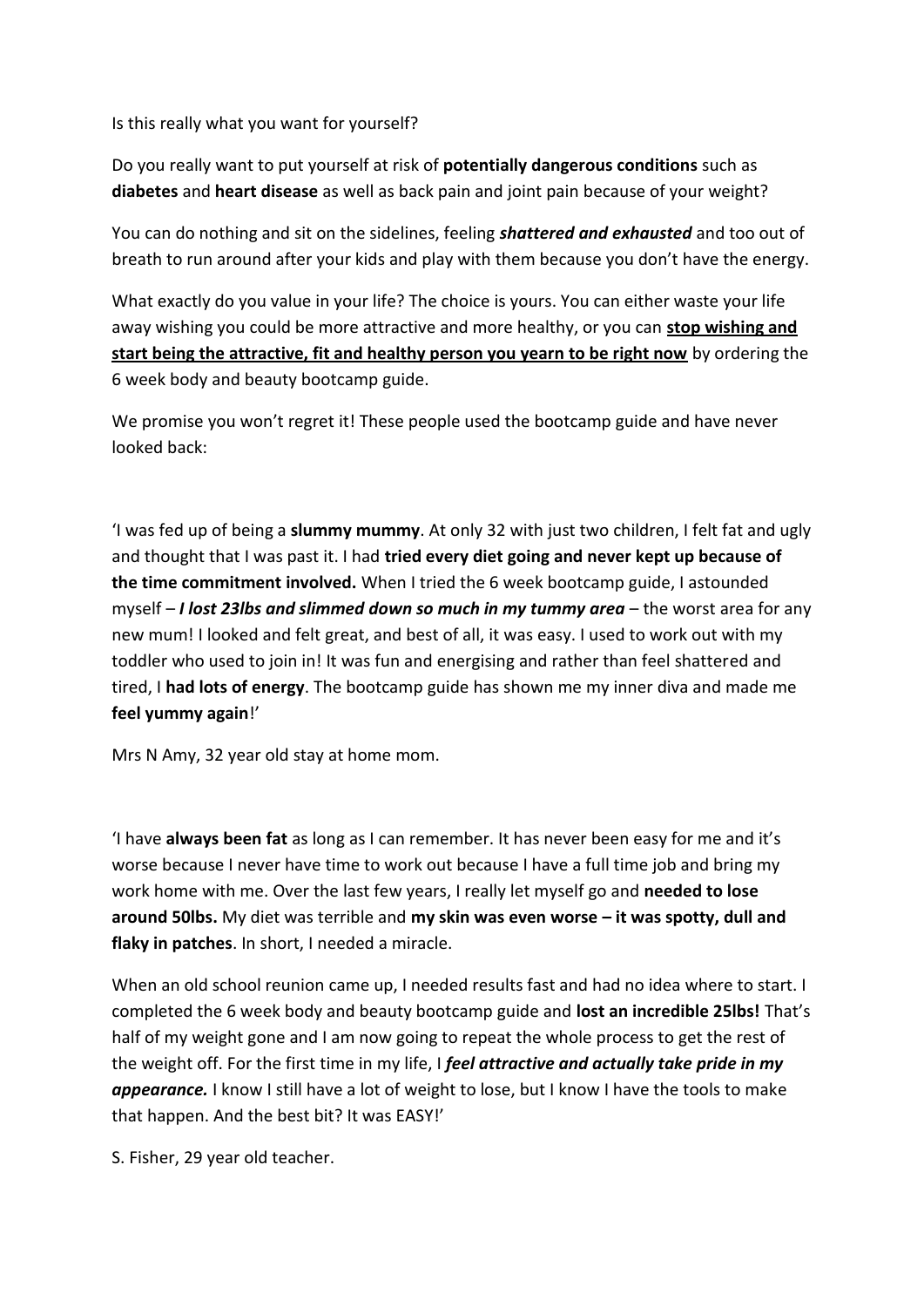'My sister has kidney failure *and I needed to lose weight so I could donate one of my kidneys to her*. I needed to lose around 28lbs and used the 6 week body and beauty bootcamp guide to help kick start my healthy lifestyle. I was also going through a rather painful divorce at the time and needed to make myself *feel more confident and attractive* again – it's amazing just how much of your self-esteem goes down the pan when your partner leaves you. I am three weeks in and already **have lost 12lbs!** I feel lighter and more comfortable with myself.

My skin is looking better and my hair is shinier. *I finally have my sparkle back* and the best part is that it is easy. I still have three more weeks on this plan and I know I can lose at least another 10-12lbs in weight during this time. I feel happy because not only am I transforming myself, but my **new found health** will benefit my sister who will finally be able to get off dialysis and enjoy a normal life. '

S. Mead, 31 year old supervisor.

These people have found success with the 6 week body and beauty bootcamp and so can you!

*Why not start your own transformation* and start living the life you always dreamed of instead of sitting on the wall and **watching everyone else** do better than you, look better than you and have better relationships than you?

Six weeks is a tiny time-investment which will pay back *huge dividends* when you start. Nothing can help you look better faster or easier and plans help you organize your time so that you can do it even if you are **seriously time-crunched**.

Don't put off living the life you always dreamed of for another minute. Take the courage and know that you will *transform into a swan by the end of your journey*. Give yourself the respect and care that you deserve and make the most of your body and your looks.

Remember, you have our **90 day 'Use it and lose it' guarantee**.

You have nothing to lose except the unwanted weight!

**You can start changing your life minutes from now.** 

**Just click on the 'Buy it Now' button which will take you through to our SECURE SERVER. You can choose to pay by PayPal or by Credit/Debit card and have your bootcamp guide and bonus reports in less than a minute from now!**

Yours faithfully,